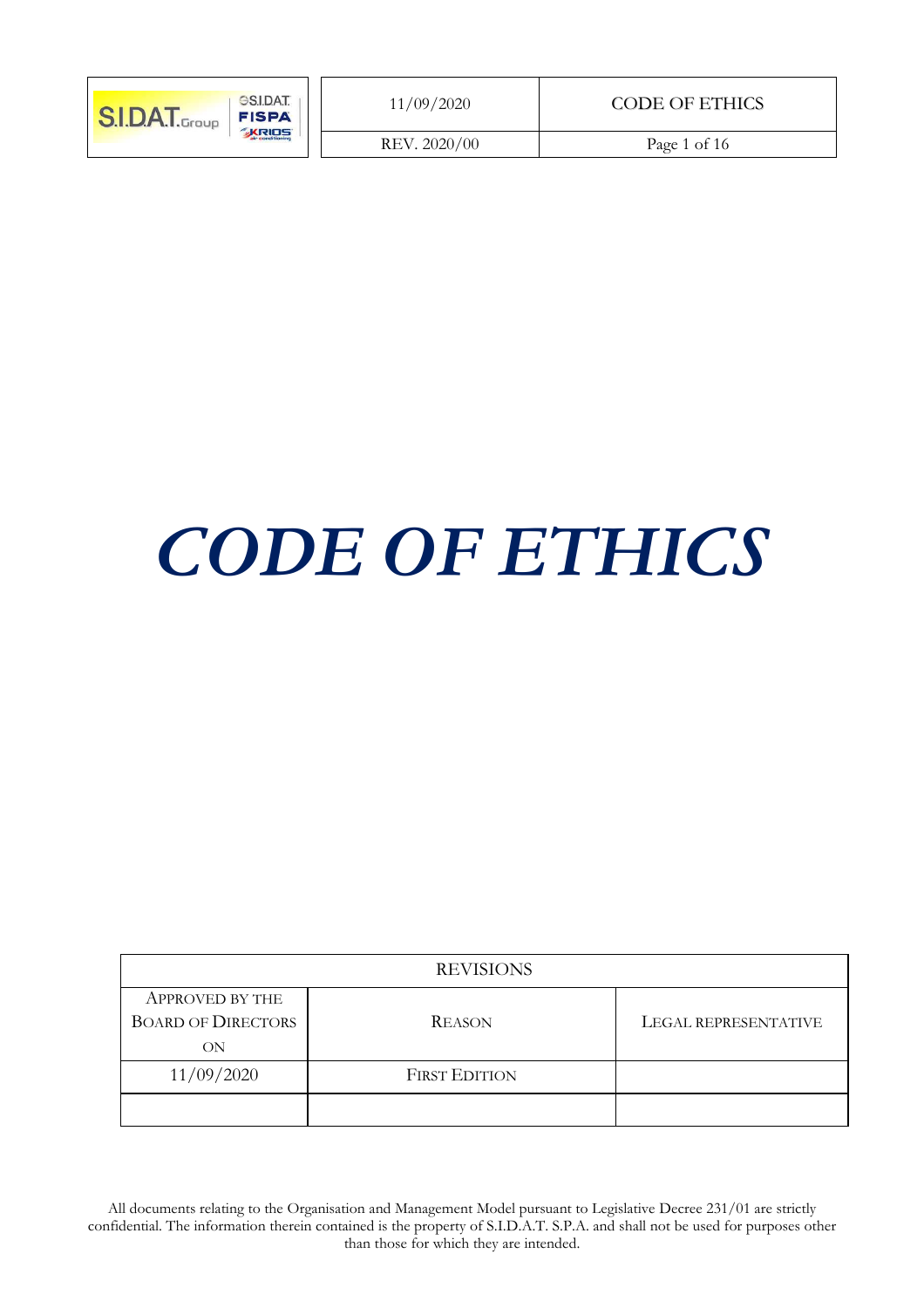

REV. 2020/00 Page 2 of 16

# **TABLE OF CONTENTS**

| 2. PURPOSE, SCOPE AND DIFFUSION OF THE CODE OF ETHICS5           |  |
|------------------------------------------------------------------|--|
|                                                                  |  |
|                                                                  |  |
|                                                                  |  |
|                                                                  |  |
|                                                                  |  |
|                                                                  |  |
|                                                                  |  |
|                                                                  |  |
|                                                                  |  |
|                                                                  |  |
|                                                                  |  |
|                                                                  |  |
|                                                                  |  |
|                                                                  |  |
| 5.12 Information management and relations with the mass media 14 |  |
|                                                                  |  |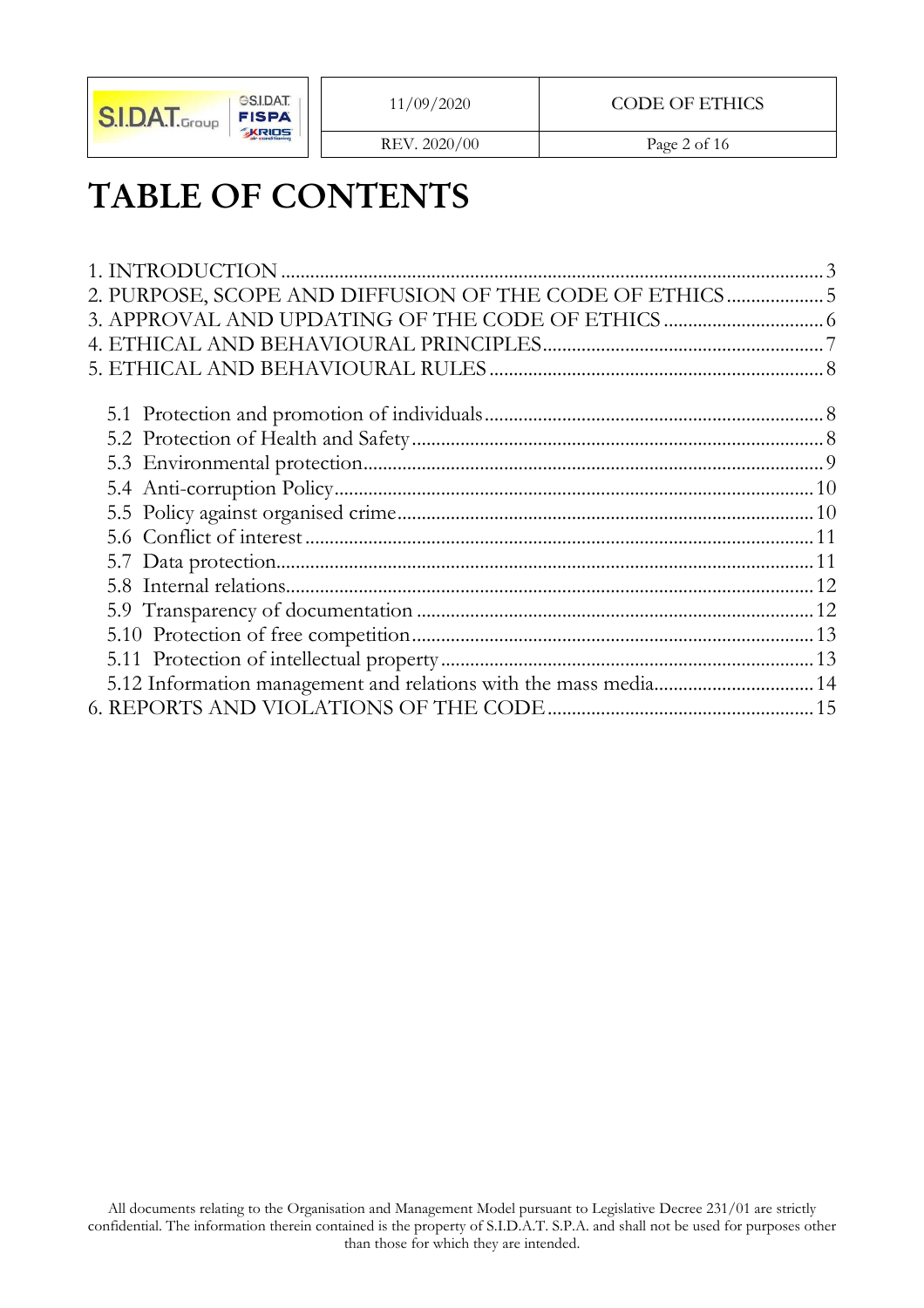#### REV. 2020/00 Page 3 of 16

# 1. **INTRODUCTION**

The growth of S.I.D.A.T. S.p.A. (hereinafter, S.I.D.A.T.) is chiefly due to S.I.D.A.T. Group, a company established in 1990 in a factory of just 250 square metres located in Vinovo (Turin).

Merging the skills and experience gained in the sectors of electromechanical, electronic and automotive air conditioning components, the company broadened its horizons with the creation of the S.I.D.A.T. and KRIOS brands for the distribution of air conditioning components and the acquisition of the FISPA brand.

The exclusive agreements sealed with global OEM suppliers such as Bitron, Freudenberg (MicronAir) and other industry-leading companies entailed a significant national and international expansion in addition to a considerable growth of the product range and two migrations to larger facilities.

The quality policy and attention to service earned the company the UNI EN ISO certification (9001:2000, first and 9001:2015, today) and led to the establishment of an *S-p-A*. (a joint-stock company); the company also became part of the TecDoc catalogue, a leading international database and a platform for aftermarket distribution.

Today, S.I.D.A.T. supplies the components of all vehicles on the road with high standards of quality, completeness and efficiency. In particular, it operates through both traditional and online trade, be it wholesale, retail or by mail order, as well as the manufacture and assembly of the following products:

- components, accessories and parts for vehicles and bodywork, as well as automotive consumables and motorsports supplies;
- air conditioning systems and parts for vehicles as well as domestic and commercial environments together with their components, spare parts and consumables;
- systems and parts for the processing of fluids together with their components, spare parts and consumables.

Furthermore, it operates through both traditional and online trade, be it wholesale, retail or by mail order of steel, mechanical, chemical, optical, photographic, movie production, electromechanical, electrical, electronic and watchmaking products.

Moreover, S.I.D.A.T.

- handles the import, export and design, also on behalf of third parties, of the products listed in points a) and b);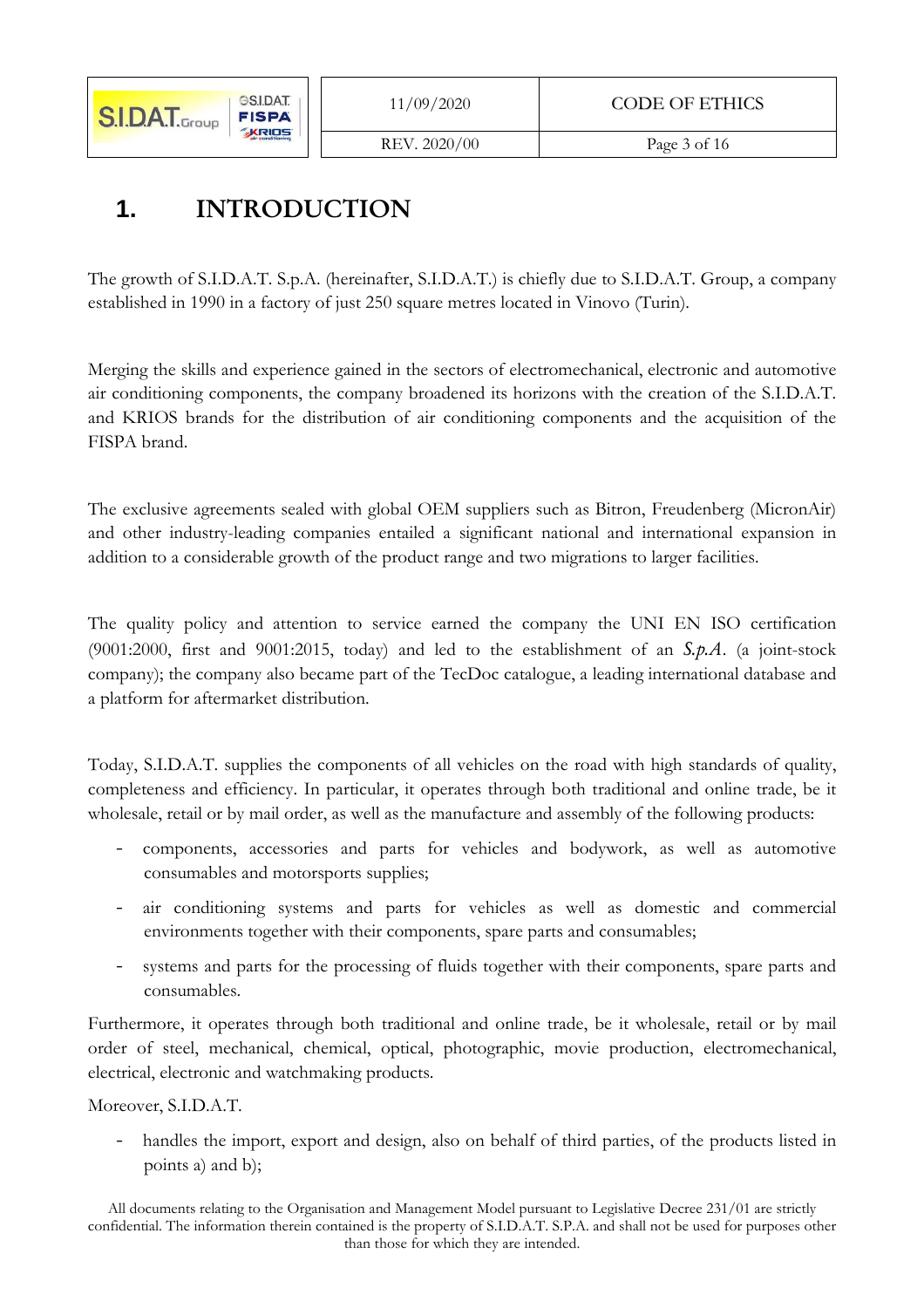| <b>GSIDAT</b><br><b>S.I.DAT.</b> Group<br><b>FISPA</b><br><b>KRIDS</b> | 11/09/2020   | CODE OF ETHICS |
|------------------------------------------------------------------------|--------------|----------------|
|                                                                        | REV. 2020/00 | Page 4 of 16   |

- undertakes agency, representation or distributorship mandates on behalf of companies and entities that produce or market the products listed in points a) and b);
- purchases, transfers fully or partially or participates in the commercial exploitation of patents, manufacture systems and processing procedures related to the products listed in points a) and b);
- develops software and technical products for the creation of databases and the management of office automation.

While carrying out the aforementioned activities, customer service stands as the Company's mission: in this regard, all S.I.D.A.T. Group departments work closely together to respond promptly to customers' requests.

In 2015, S.I.D.A.T. Group celebrated its 25th anniversary, a demonstration of the solidity, reliability and far-sightedness of the company.

S.I.D.A.T.'s soaring growth led to the expansion of the company's facilities; the plant now stretches over an area of 12,000 square metres, 6,000 of which are indoor space used as a warehouse and offices.

With a view to constant improvement, S.I.D.A.T. adopted for its business activities complementary management documentation, in compliance with the UNI EN ISO 9001:2015 standard – an emblematic proof of the ongoing improvement process that involved production standards and customer satisfaction.

Finally, S.I.D.A.T., in compliance with the provisions of Legislative Decree 231/01, has adopted an Organisation and Management Model (MOG 231) which aims to prevent the commission of offences pursuant to Legislative Decree 231/01 by implementing specific prevention protocols.

Consequently, S.I.D.A.T. has appointed a Supervisory Body (SB), with autonomous powers of initiative and control, which is entrusted with the task of overseeing the application of and compliance with MOG 231 (to which this Code of Ethics is an appendix) and ensuring its updating.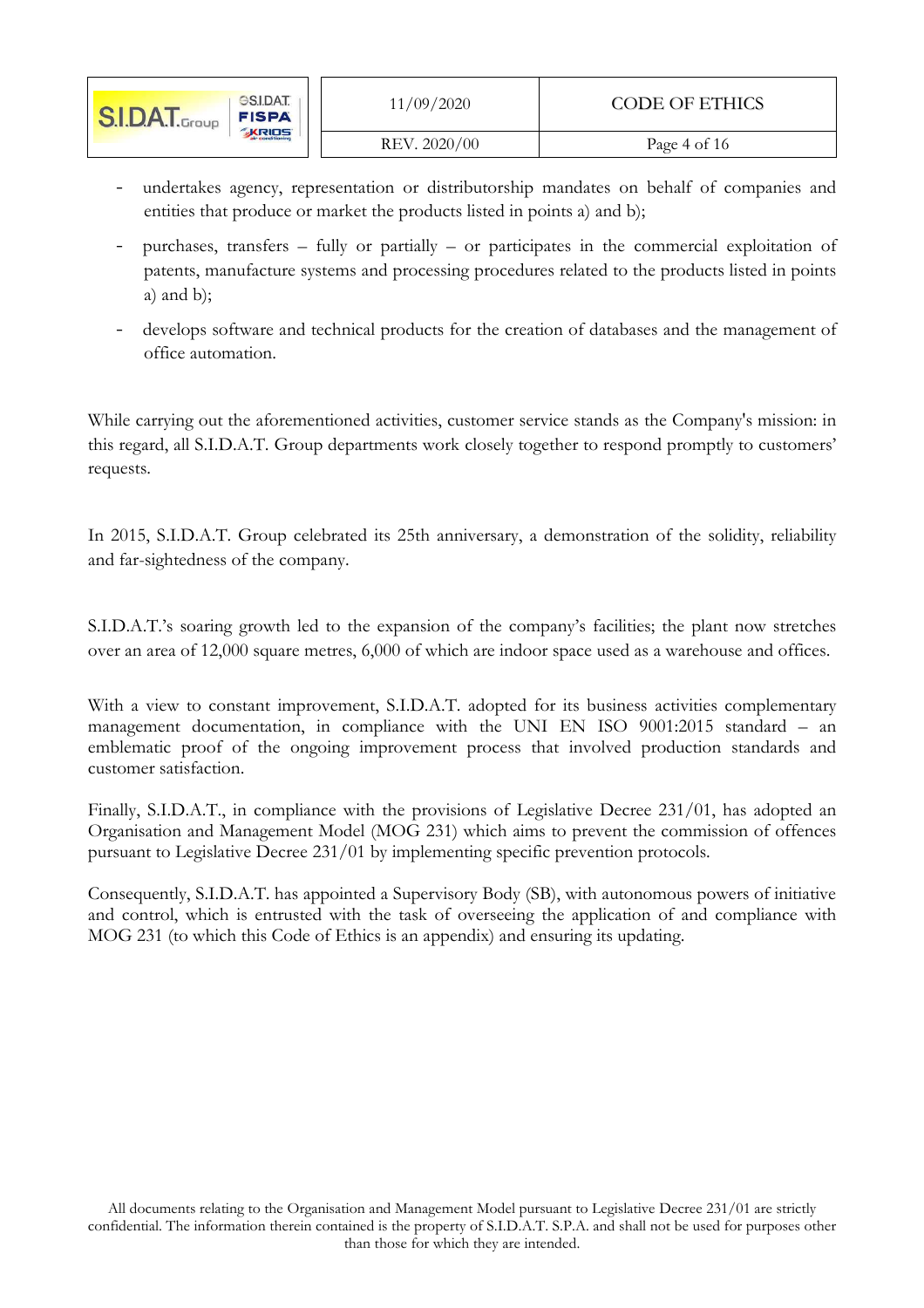

# **2.** PURPOSE, SCOPE AND DIFFUSION OF THE CODE **OF ETHICS**

This Code of Ethics (hereinafter, "the Code") serves the following functions:

- **Egitimisation**: the Code specifies the duties and responsibilities of S.I.D.A.T. towards all those who come into contact with the company and vice versa;
- $\dots$  **cognition**: the Code makes it possible to identify unethical conduct and to specify the correct procedures for exercising the functions and powers attributed to each role;
- **incentive**: the Code contributes to spreading ethical awareness; it also strengthens the reputation of S.I.D.A.T. and the trust relationship with the subjects who come into contact with the company.

The principles and provisions of this Code are intended for and must be known by all company employees, collaborators and consultants (hereinafter, **Recipiets**) as well as all those who, for whatever reason, establish business relationship with S.I.D.A.T., including, without limitation, suppliers, customers, and the like (hereinafter, **Third Parties**).

Therefore, the Code is transmitted to all Recipients and made known to Third Parties by posting on the company bulletin board, publication on the company website or in any other suitable form: all those (Recipients and Third Parties) who have business relationships with S.I.D.A.T. accept what is provided for in this Code and undertake to abide by it.

All Recipients are required to:

- Acknowledge and disseminate the principles and values contained in this Code;
- Act according to the ethical and behavioural rules specified in this Code both in the performance of their duties and in business relationships with third parties, refraining from conduct contrary to them;
- Oversee the correct and continuous application of the Code at every corporate level, collaborating with the competent corporate authorities to enforce it.

Third parties shall behave in compliance with legality, fairness and good faith, abiding by the ethical and behavioural rules of this Code.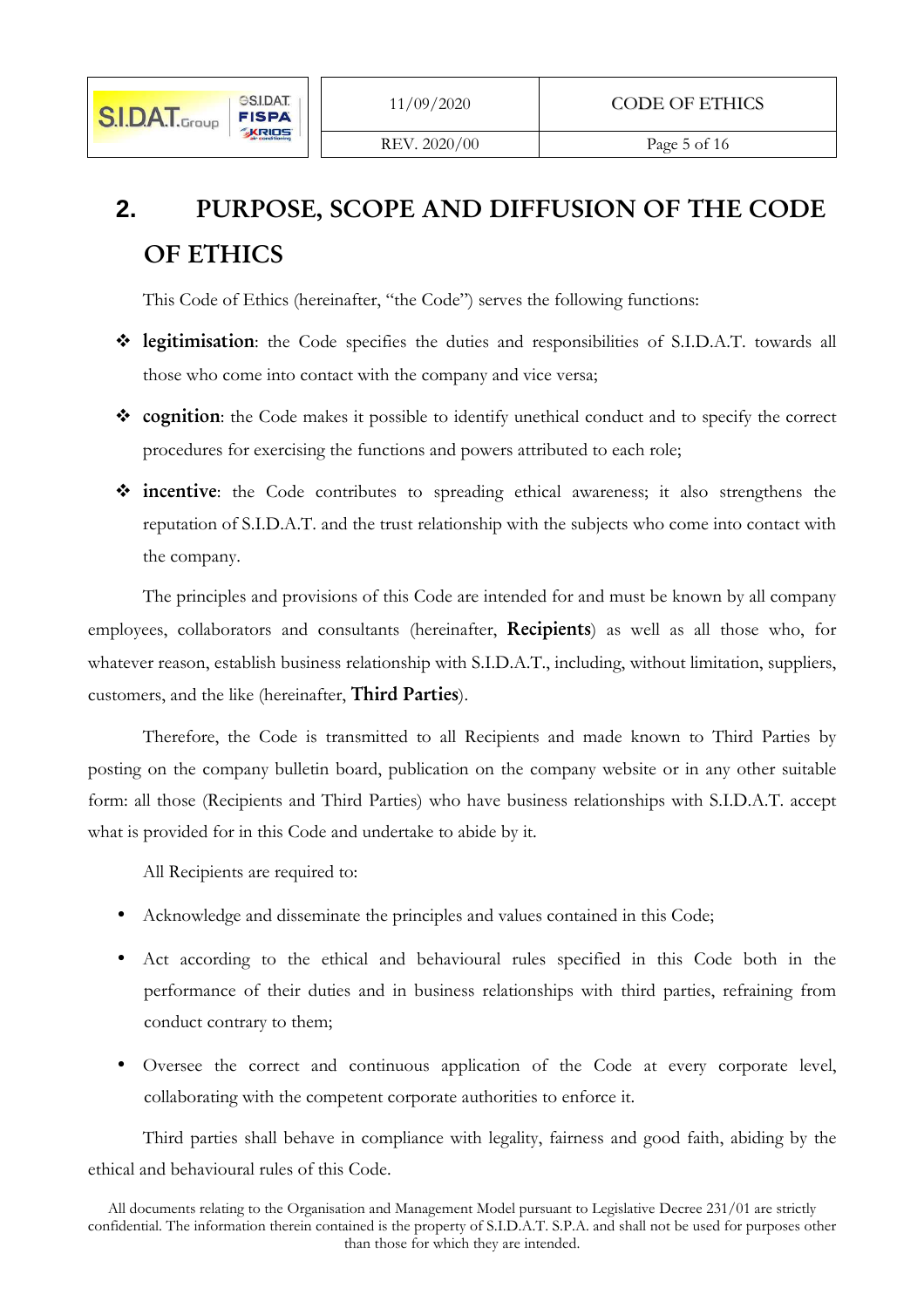# **3.** APPROVAL AND UPDATING OF THE CODE OF **ETHICS**

This Code is approved by the Board of Directors and is subject to review and update.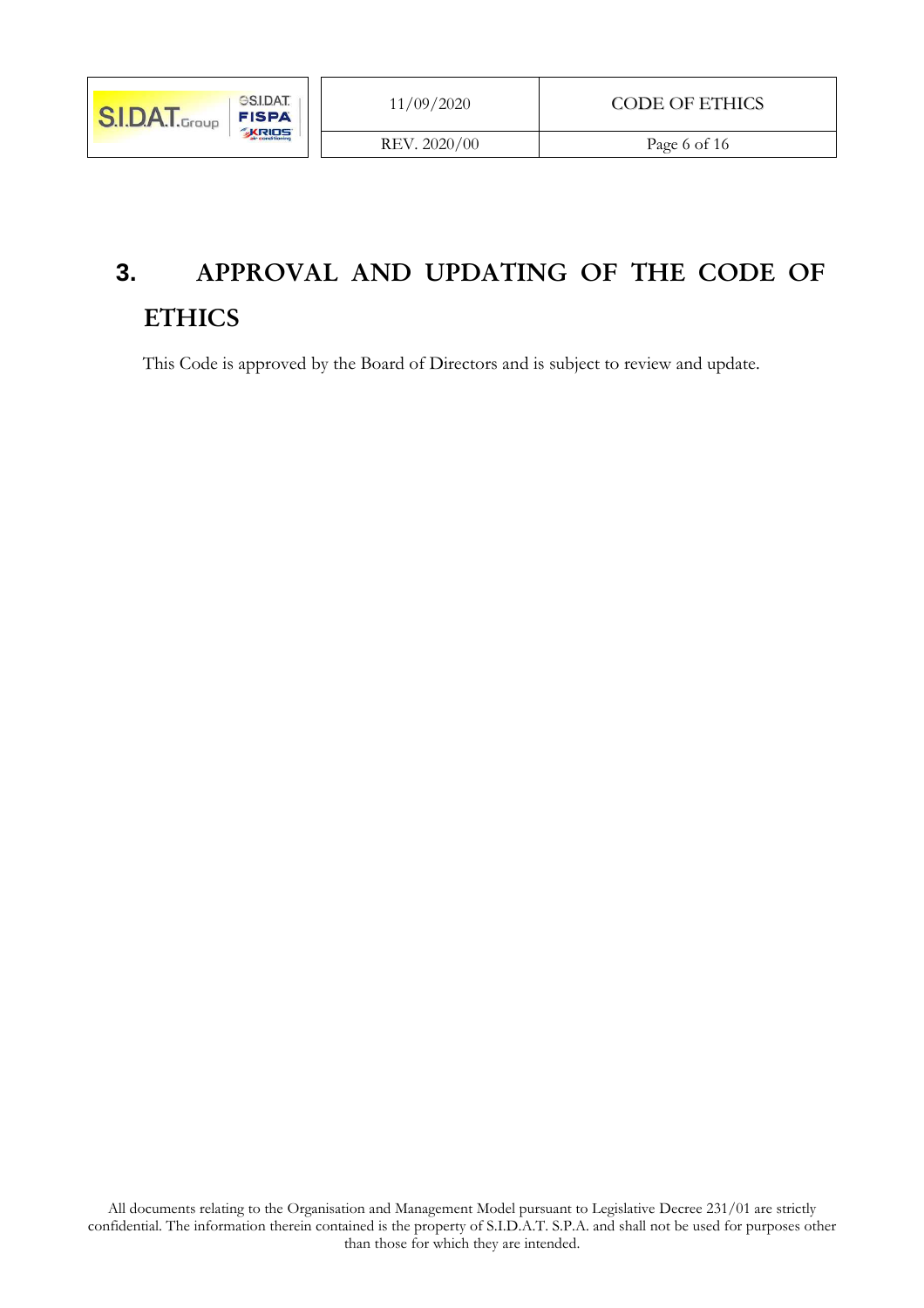# **4.** ETHICAL AND BEHAVIOURAL PRINCIPLES

All work activities of those who operate for S.I.D.A.T. must be carried out with professional attitude, moral rigour and correctness, also to protect the image of the company.

All Recipients and Third Parties are required, in performing their activities, to comply with the following ethical and behavioural principles:

- Legality: compliance with laws, regulations and provisions in force in the Italian legal system and in the foreign countries where S.I.D.A.T. operates;
- Equality: uniformity of treatment for all Recipients and Third Parties, regardless of differences in age, sex, race, language, religion, political opinions and personal, economic and social conditions;
- Honesty and Correctness: compliance with the principles of moral integrity, justice and righteousness, refraining from carrying out reprehensible actions or actions which, according to the common sense of conscience, conflict with honesty;
- Impartiality: an objective and equanimous way of operating and deciding, without partiality for any of the parties involved, be they public or private, linked with the Recipients or Third Parties by friendship or enmity, kinship or affinity;
- Transparency: full traceability and easy identification of each activity and its steps so that all actions are understandable and the respective acts are justifiable;
- Confidentiality: scrupulous abstention from disclosing corporate information (be it technical, logistical, strategic or economic) or personal data, in compliance with current privacy legislation;
- Diligence: carrying out one's duties in an assiduous, precise, careful and accurate manner.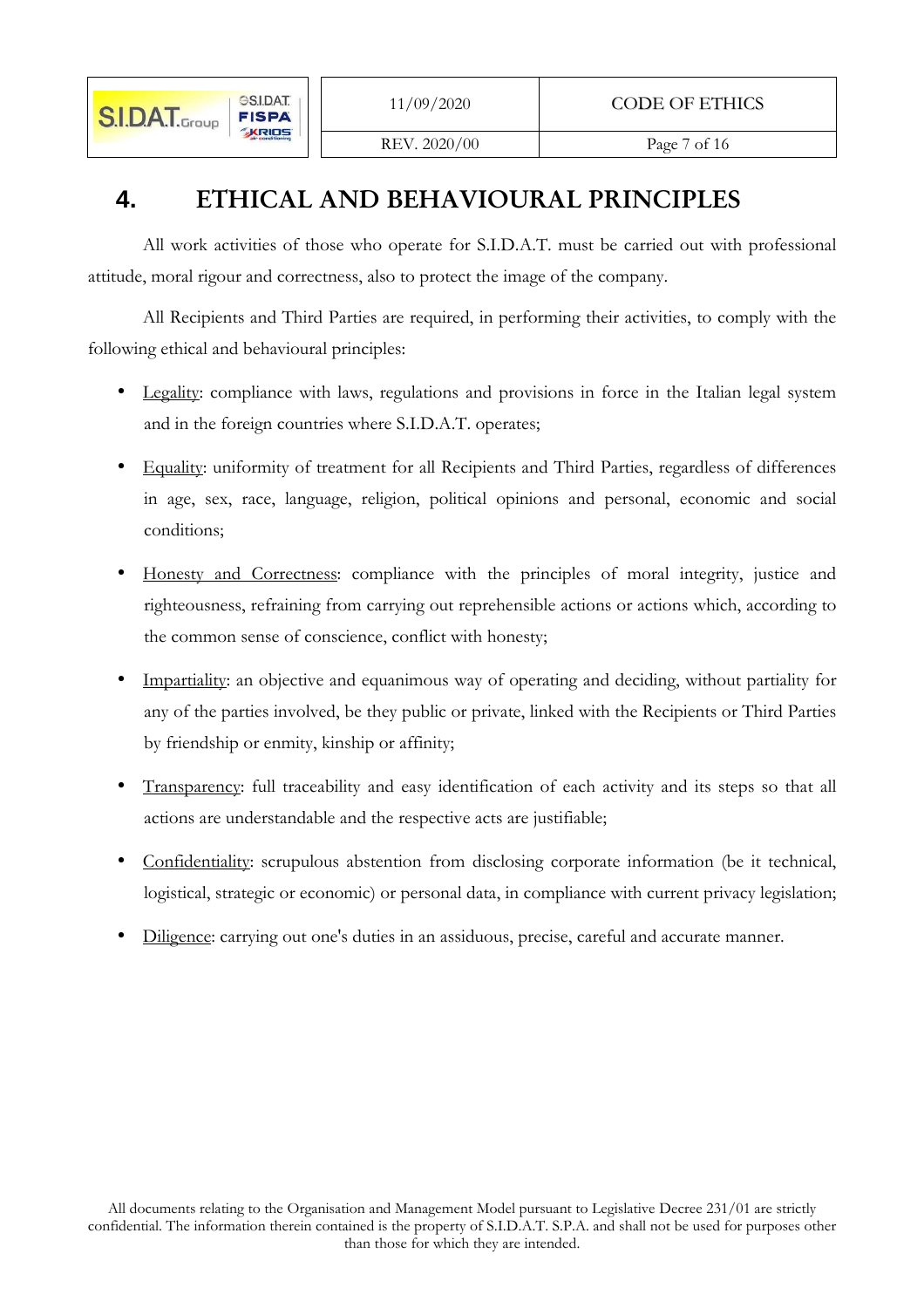# **5. ETHICAL AND BEHAVIOURAL RULES**

## **5.1** *Protection and promotion of individuals*

S.I.D.A.T. undertakes to promote the abilities and skills of the Recipients, arranging suitable tools for their training, updating and professional growth.

In particular, S.I.D.A.T. ensures that the Recipients' selection, management and training processes are based on assessments of professionalism and merit, prohibiting any form of discrimination, both direct or indirect, based on sex, language, race, religion, political opinions and personal or social conditions.

Any type of activity that may involve exploitation or enslavement of any person is prohibited, as well as any form of exploitation of child labour.

# **5.2** *Protection of Health and Safety*

S.I.D.A.T. undertakes to provide the highest standards of health and safety conditions in the workplace to protect the safety of all Recipients and third parties who access the company premises, conducting its business in compliance with the national and European legislation in force in the sector, recognising the principles of protection of the person and of health and safety in the workplace as a priority in the pursuit of the Company Mission.

To this end, S.I.D.A.T. disseminates and promotes the principles of health and safety among the Recipients, Visitors and contractors through training and awareness-raising sessions, defines roles and competencies and issues internal procedures which must be complied with.

The management system of health and safety at work of S.I.D.A.T. is based on compliance with:

– the rules set out in Legislative Decree 9/4/08 No. 81 and subsequent amendments and additions, as well as the applicable sectorial legislation;

– the guiding principles set out in the UNI-INAIL guidelines;

– the guiding principles set out in the British Standards OHSAS 18001:2007 guidelines.

All documents relating to the Organisation and Management Model pursuant to Legislative Decree 231/01 are strictly confidential. The information therein contained is the property of S.I.D.A.T. S.P.A. and shall not be used for purposes other than those for which they are intended.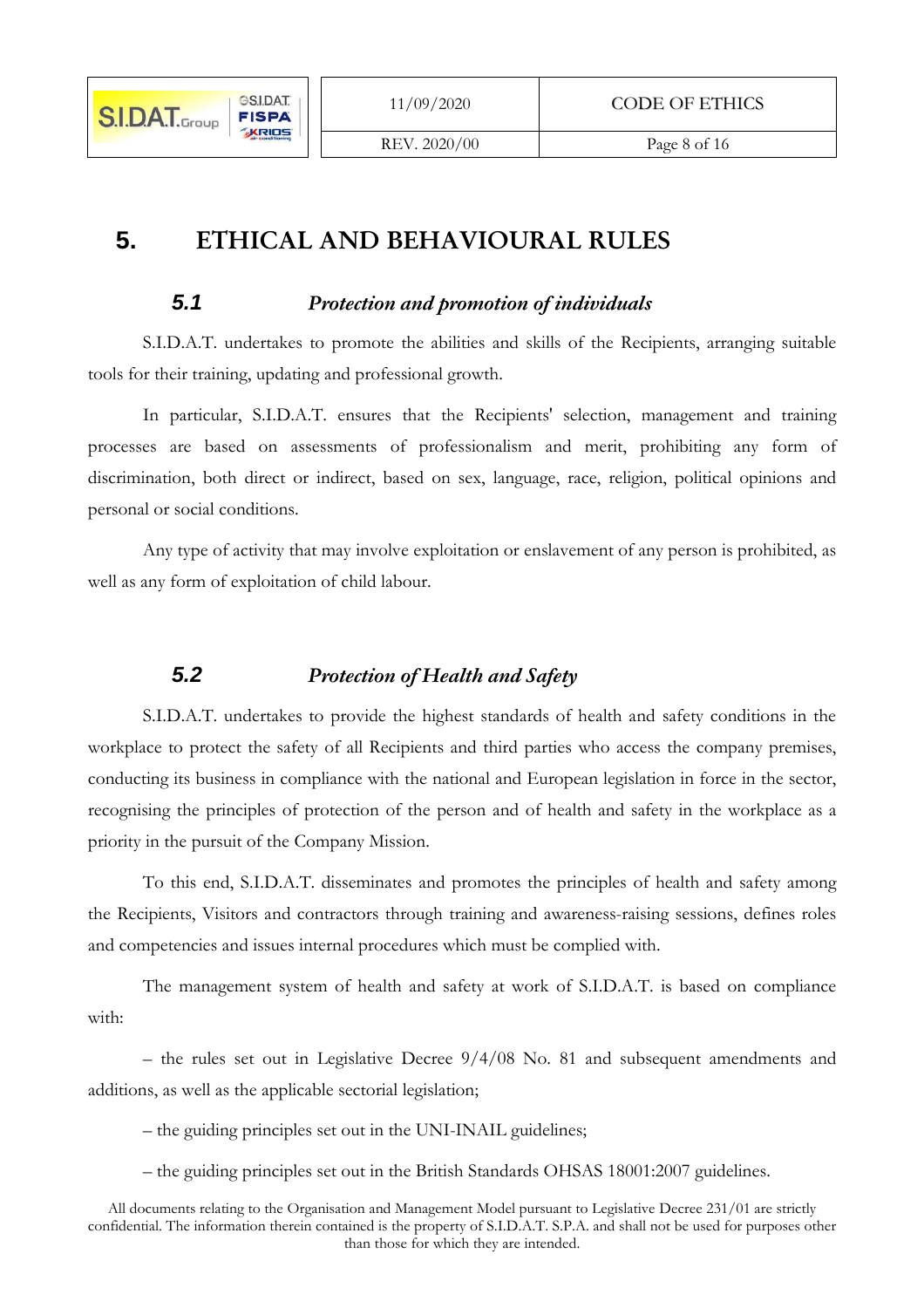| <b>GSIDAT</b><br><b>SI.DAT.</b> Group<br><b>FISPA</b> | 11/09/2020   | <b>CODE OF ETHICS</b> |
|-------------------------------------------------------|--------------|-----------------------|
| <b>KRIDS</b>                                          | REV. 2020/00 | Page 9 of 16          |

The Recipients are required to comply with the rules and obligations regarding prevention and protection at work not only as mere compliance with the law but rather as objectives of excellence, fully aware of the value of the protection of health, safety and well-being of the person.

# **5.3** *Environmental protection*

S.I.D.A.T. implements an environmental-responsible business philosophy aimed at guaranteeing the best conditions of protection of and respect for the environment, conducting its business in compliance with the national and European environmental legislation in force, recognising the principles of protection of the person and the environment as priorities in the pursuit of the Company Mission.

S.I.D.A.T. promotes among the Recipients, visitors and contractors the protection of the environment as a primary asset and common resource to be safeguarded for the benefit of the community and future generations with a view to sustainable development, preventing all forms of environmental, acoustic and water pollution, evaluating the environmental impact of each production process, reducing the environmental impact of its activities also by using means and technologies that do not harm the environment and biodiversity, in addition to establishing specific roles for the enforcement of the corporate policies and setting out internal procedures which must be complied with.

The environmental management system of S.I.D.A.T. is based on compliance with:

– the rules set out in Legislative Decree 3 April 2006, No. 152 and subsequent amendments and additions, as well as the applicable sectorial legislation;

– the guiding principles set out in the UNI EN ISO 14001:2015 standards.

Recipients are required to comply with the rules and obligations regarding environmental protection, separate waste collection and recycling of reusable material, not only as mere compliance with the law but rather as objectives of excellence, fully aware of the value of the protection of the environment.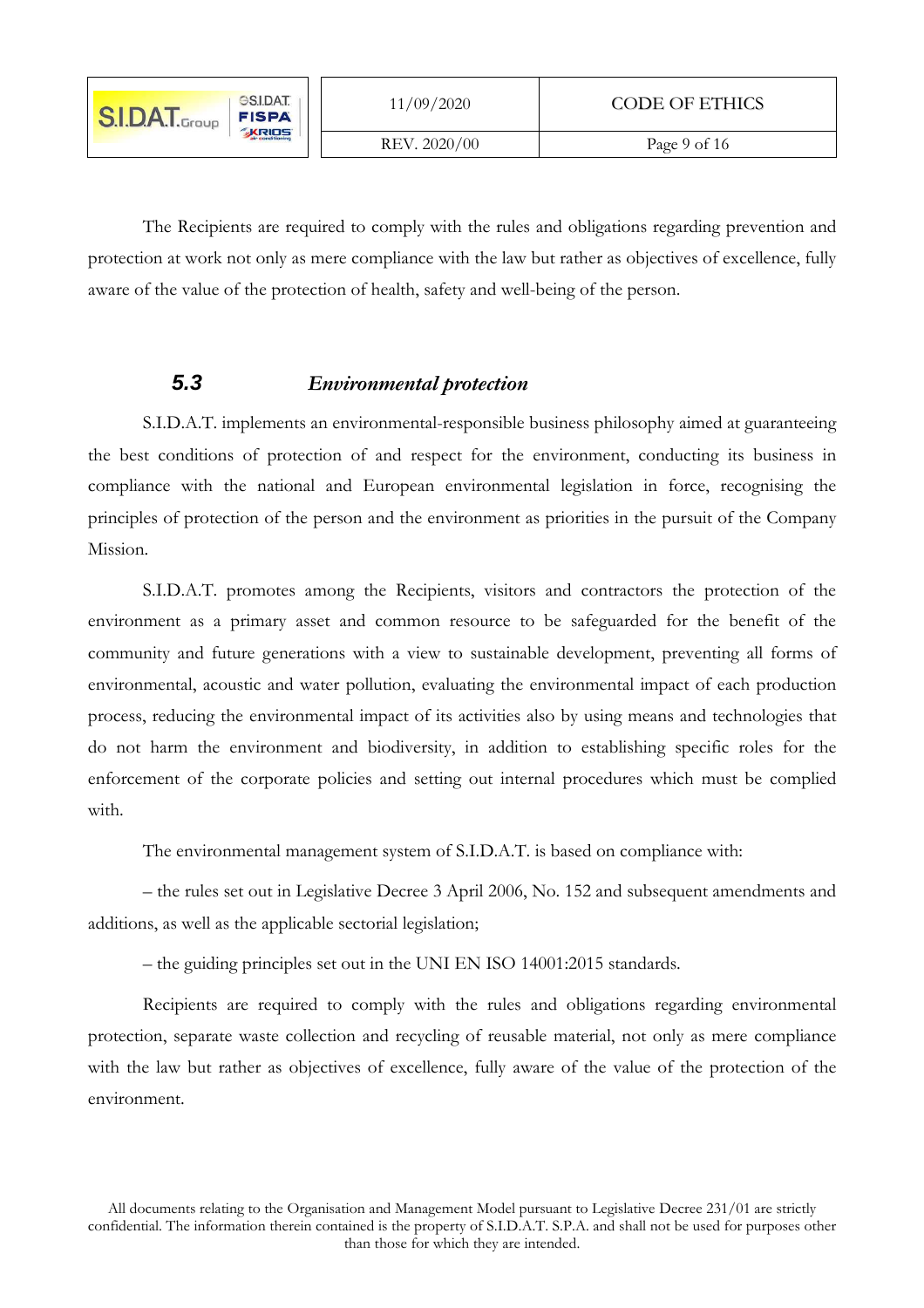#### REV. 2020/00 Page 10 of 16

# **5.4** *Anti-corruption Policy*

S.I.D.A.T. establishes and maintains relations with public and private bodies in compliance with current legislation, the principles set out in this Code and internal procedures.

Relations with public and private subjects must be conducted with fairness and transparency in order to avoid any behaviour aimed at influencing their decisions, even though potentially.

Donations, gifts, benefits (both direct and indirect), gratuities, acts of courtesy and hospitality aimed at influencing the decision-making of third parties, public or private bodies.

Only donations, gifts, benefits (both direct and indirect), gratuities, acts of courtesy and hospitality of modest value are allowed when made occasionally as local or international customary courtesy relations which comply with the double requirement of modest, symbolic value and equality, that is, equal cost in the choice of the gift.

Any donation stemming from personal initiative or using corporate funds not previously allocated for this purpose is prohibited – only S.I.D.A.T. has the power to allocate finances for this purpose.

Likewise, it is forbidden for Recipients to receive (or accept the promise of) donations, gifts, benefits (both direct and indirect), gratuities, acts of courtesy and hospitality aimed at influencing their decision-making.

S.I.D.A.T. refrains from contributing, both directly or indirectly, in any form, to political parties, movements, committees and organisations as well as trade unions, to their representatives and candidates, except to the extent permitted and provided for by the law and regulations in force. In particular, sponsorships of events, meetings and similar initiatives may be carried out only if they comply with the law and the principles of loyalty, correctness, transparency and traceability, as well as the internal procedures adopted by S.I.D.A.T.

S.I.D.A.T. may contribute or donate to subjects which embrace social, moral, scientific and cultural missions, and shall refrain from it when possible conflicts of interest both at a personal or corporate level may arise.

# **5.5** *Policy against organised crime*

S.I.D.A.T. strongly condemns any form of organised crime, including mafia.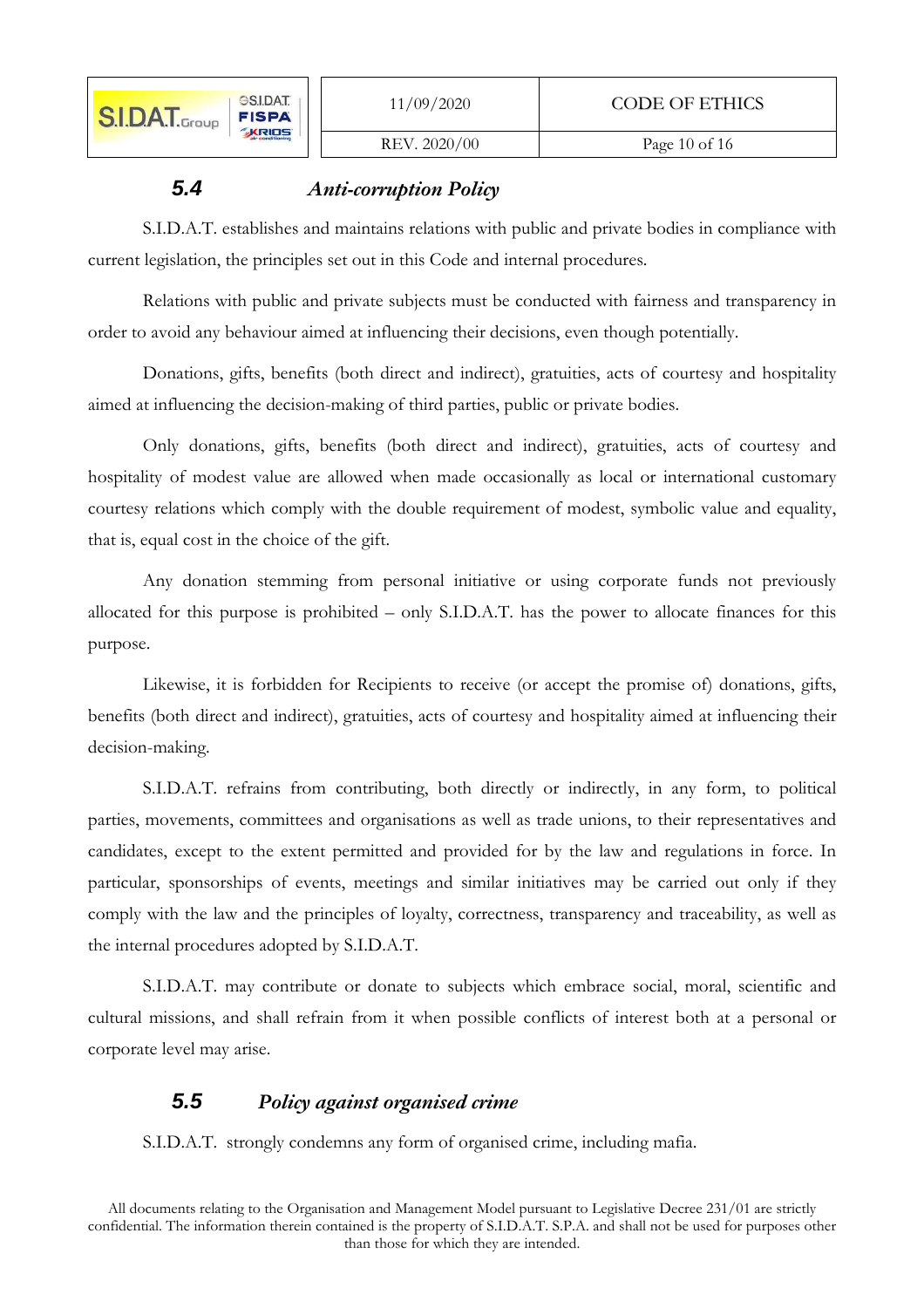| <b>GSIDAT</b><br><b>S.I.D.A.T.</b> Group<br><b>FISPA</b><br><b>KRIDS</b> | 11/09/2020   | CODE OF ETHICS |
|--------------------------------------------------------------------------|--------------|----------------|
|                                                                          | REV. 2020/00 | Page 11 of 16  |

S.I.D.A.T. undertakes to verify the integrity and reliability requirements of its commercial counterparts (suppliers, consultants, contractors, etc.) and customers, also by checking the inclusion of the companies in the appropriate "white list", whenever applicable.

In any case, no commercial relationship will be undertaken or continued with business counterparts which are even only suspected of partaking or being close to criminal organisations or which are suspected of facilitating in any form, even occasional, the activity of criminal organisations.

## **5.6** *Conflict of interest*

All Recipients and those who work for S.I.D.A.T. must refrain from any activity that could oppose a personal or third party's interest to those of the Company or that could interfere with or hinder the ability to make impartial and objective decisions in the interest of S.I.D.A.T.

No Recipient may carry out activities in favour of competition or be contracted as a consultant, member of the Board of Directors or the Board of Auditors of a competing company unless expressly authorised by S.I.D.A.T.

No Recipient can leverage their position to pursue interests that conflict with those of S.I.D.A.T. or use information acquired while working for the Company for one's own benefit or that of third parties that may be in contrast with the interests of S.I.D.A.T.

#### **5.7** *Data protection*

Any information that identifies or makes identifiable, directly or indirectly, a natural person or other information relating to their characteristics, habits, lifestyle, personal relationships, state of health, economic situation and the like is considered as personal data.

S.I.D.A.T. protects the personal data of all Recipients and all those who come into contact with the company, restraining from any illegal use of such information and complying with the regulatory provisions on privacy and the rules set out by internal company procedures.

S.I.D.A.T. shall notify all interested parties about the identity of the Data Controller as well as the methods and purposes of the processing, ensuring that it is carried out only for the intended,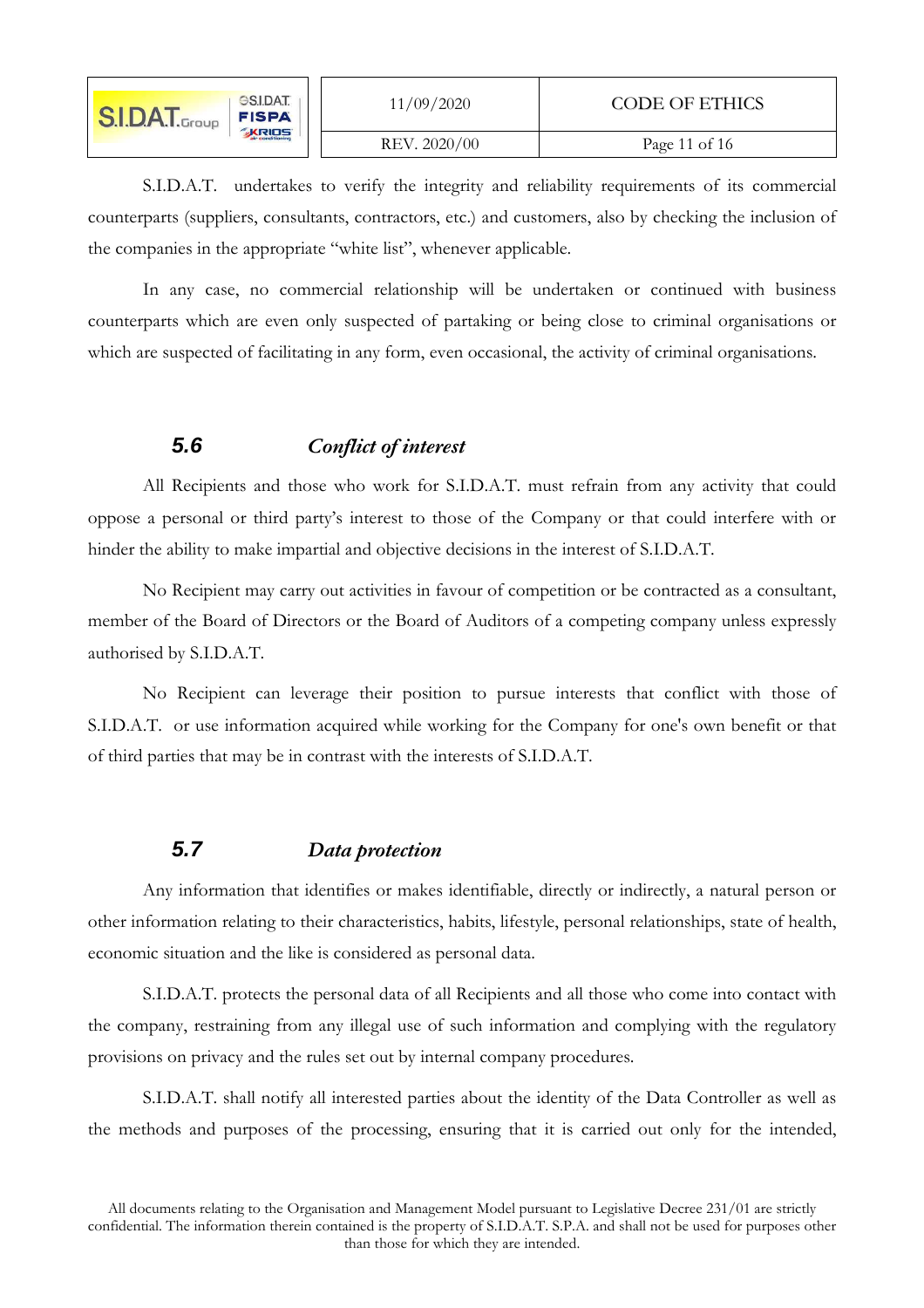| <b>GSIDAT</b><br><b>S.I.D.A.T.</b> Group<br><b>FISPA</b> | 11/09/2020   | CODE OF ETHICS |
|----------------------------------------------------------|--------------|----------------|
| <b>KRIDS</b>                                             | REV. 2020/00 | Page 12 of 16  |

specific, explicit and legitimate purposes in full compliance with the principles of lawfulness and correctness of the processing.

S.I.D.A.T. undertakes to use computer systems and software that minimise the collection of personal data and, where possible, guarantees the use of other methods suitable for maintaining the anonymity of the data subject.

In any case, the data which S.I.D.A.T. becomes aware of shall be kept only for the time strictly necessary for the purposes for which it was collected and subsequently processed; it shall be stored using appropriate security measures to minimise the risk of destruction, loss, unauthorised access and processing that is not permitted or that does not comply with the purposes of the collection.

#### **5.8** *Internal relations*

All Recipients are required to fully cooperate with each other, in order to pursue the corporate mission.

All Recipients are required to exercise their powers in a balanced, fair, prudent and nondiscriminatory manner in compliance with their respective duties.

Top managers must not abuse their role and must refrain from engaging in any harassing or intimidating conduct towards the employees.

Employees must comply with the directives issued by top managers and report any situation in conflict with current legislation or the principles set out in this Code to the competent corporate authorities.

Furthermore, employees undertake to exercise mutual solidarity to favour the creation of a working environment suitable for the protection of the person and the worker both from a professional and relational point of view.

## **5.9** *Transparency of documentation*

S.I.D.A.T. undertakes to draft and issue corporate documents in compliance with the principles of truthfulness, completeness and transparency.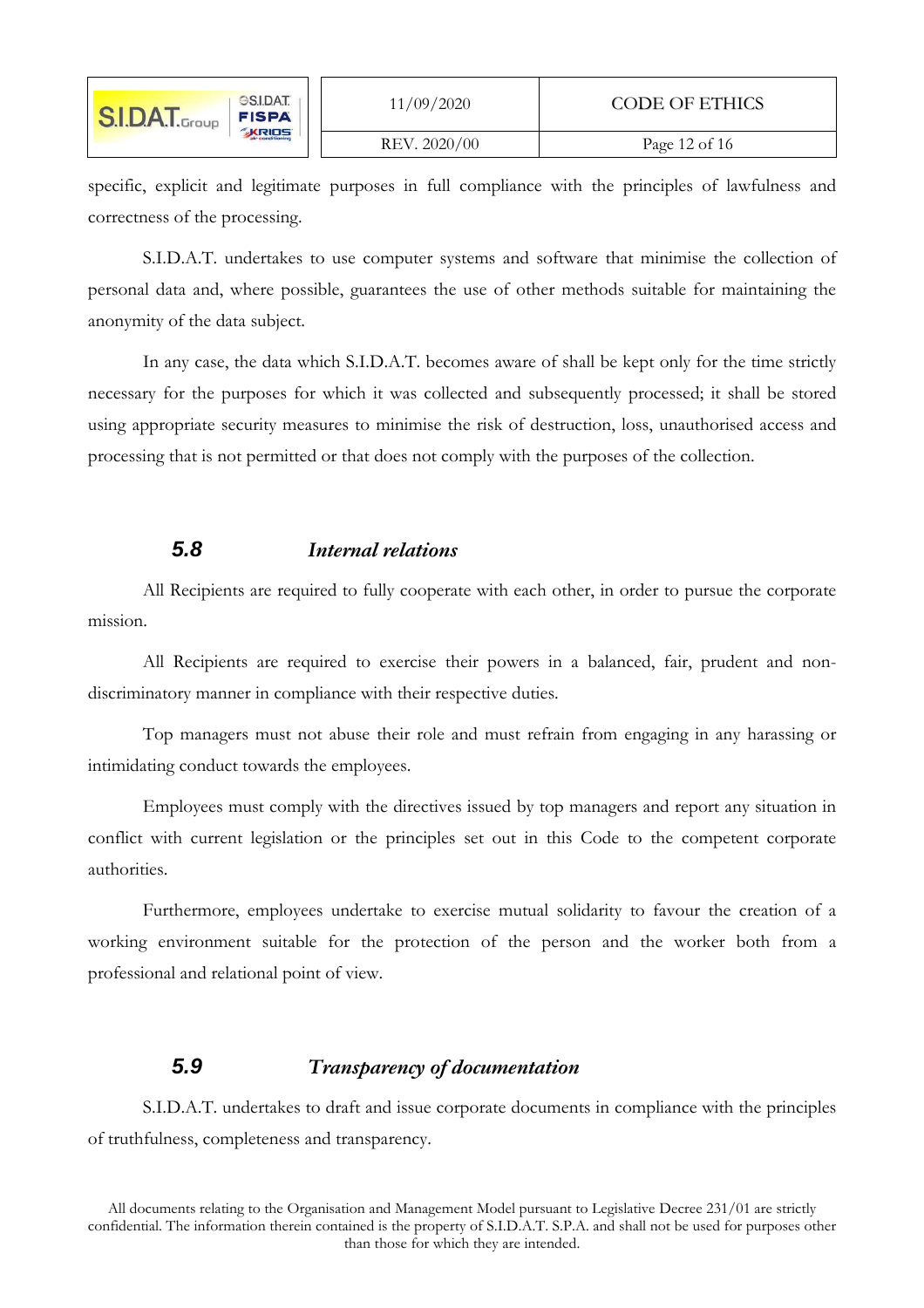| <b>GSIDAT</b><br><b>SI.DAT.</b> Group<br><b>FISPA</b> | 11/09/2020   | <b>CODE OF ETHICS</b> |
|-------------------------------------------------------|--------------|-----------------------|
| <b>KRIDS</b>                                          | REV. 2020/00 | Page 13 of 16         |

Any behaviour aimed at preventing or hindering the performance of all control activities or audits of company documentation is prohibited.

S.I.D.A.T. undertakes to keep the documentation relating to each operation carried out (be it corporate, financial, etc.) in order to allow the operation to be traced back at any time and the identification of the persons who authorised and executed it.

# **5.10** *Protection of free competition*

S.I.D.A.T. recognises fair competition as a fundamental element for its growth, for constant business improvement and the protection of its reputation.

S.I.D.A.T. undertakes to comply with the rules that govern the market, avoiding and prohibiting unfair practices such as to distort normal commercial competition.

S.I.D.A.T. ensures to operate according to fair conduct based on good faith, prohibiting actions that include, without limitation:

boycott practices, underselling, diversion or enticement of employees, theft and use of business secrets of others, unlawful interference with other companies' distribution systems, copycat trading as well as any agreement with competitors aimed at defining or controlling prices or sales policies or to interfere with the free circulation of goods;

all ambiguous, incorrect, deceptive or unfair practices, regardless of whether or not they violate the current sectorial legislation;

any form of hoarding or approaching of customers and concluding business in violation of sectorial regulations and this Code.

## **5.11** *Protection of intellectual property*

All ideas and information generated by S.I.D.A.T. and any patents, trademarks and copyrights owned by S.I.D.A.T. are protected in compliance with current intellectual property legislation.

All those who work, in any capacity, on behalf of S.I.D.A.T. are required to maintain the utmost confidentiality and secrecy; they must not to disclose or unduly request information on documents,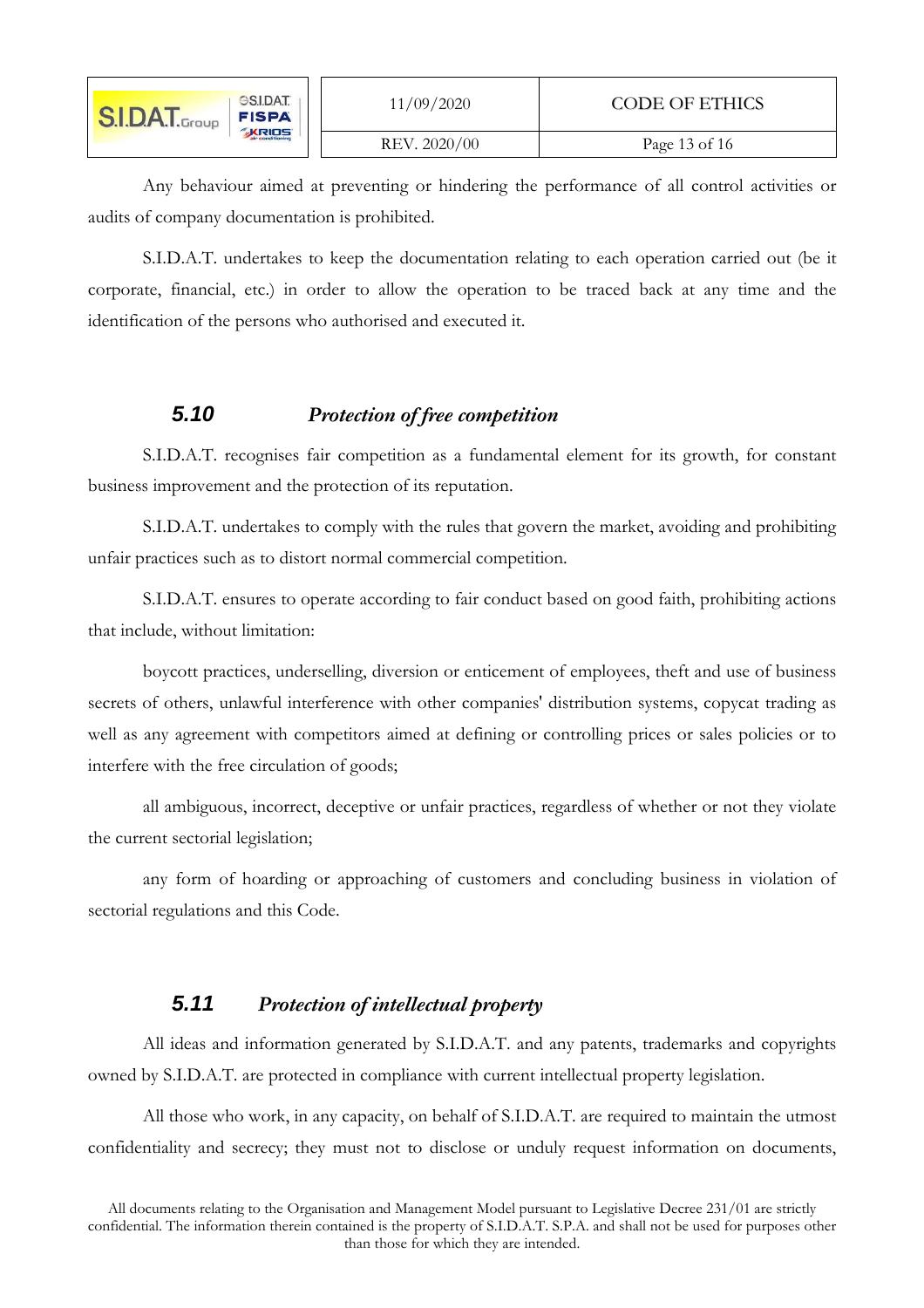| <b>GSIDAT</b><br><b>S.I.DAT.</b> Group<br><b>FISPA</b><br><b>KRIDS</b> | 11/09/2020 | CODE OF ETHICS |
|------------------------------------------------------------------------|------------|----------------|
|                                                                        |            | REV. 2020/00   |

know-how, research projects, business operations and, in general, on all information learnt while carrying out their duties.

#### **5.12** *Information management and relations with the mass media*

S.I.D.A.T. undertakes to ensure that outward communications take place in compliance with the principles of truth, fairness and transparency.

All those who work, in any capacity, on behalf of S.I.D.A.T. are required to maintain the utmost confidentiality and not to disclose or unduly request information on documents, know-how, research projects, business operations and, in general, on all information learnt while carrying out their duties.

S.I.D.A.T. undertakes to handle relations with the press, the mass media and, in general, external interlocutors, in compliance with internal operating procedures whilst defining authorised persons for this purpose.

Any request for information from the mass media received by S.I.D.A.T. personnel must be communicated to the company department or subject expressly assigned to this purpose, which will see, where necessary, to disclose non-confidential information.

The principles mentioned above in the section dedicated to the conflict of interest and in the section dedicated to the protection of intellectual property are valid as far as they apply to this context.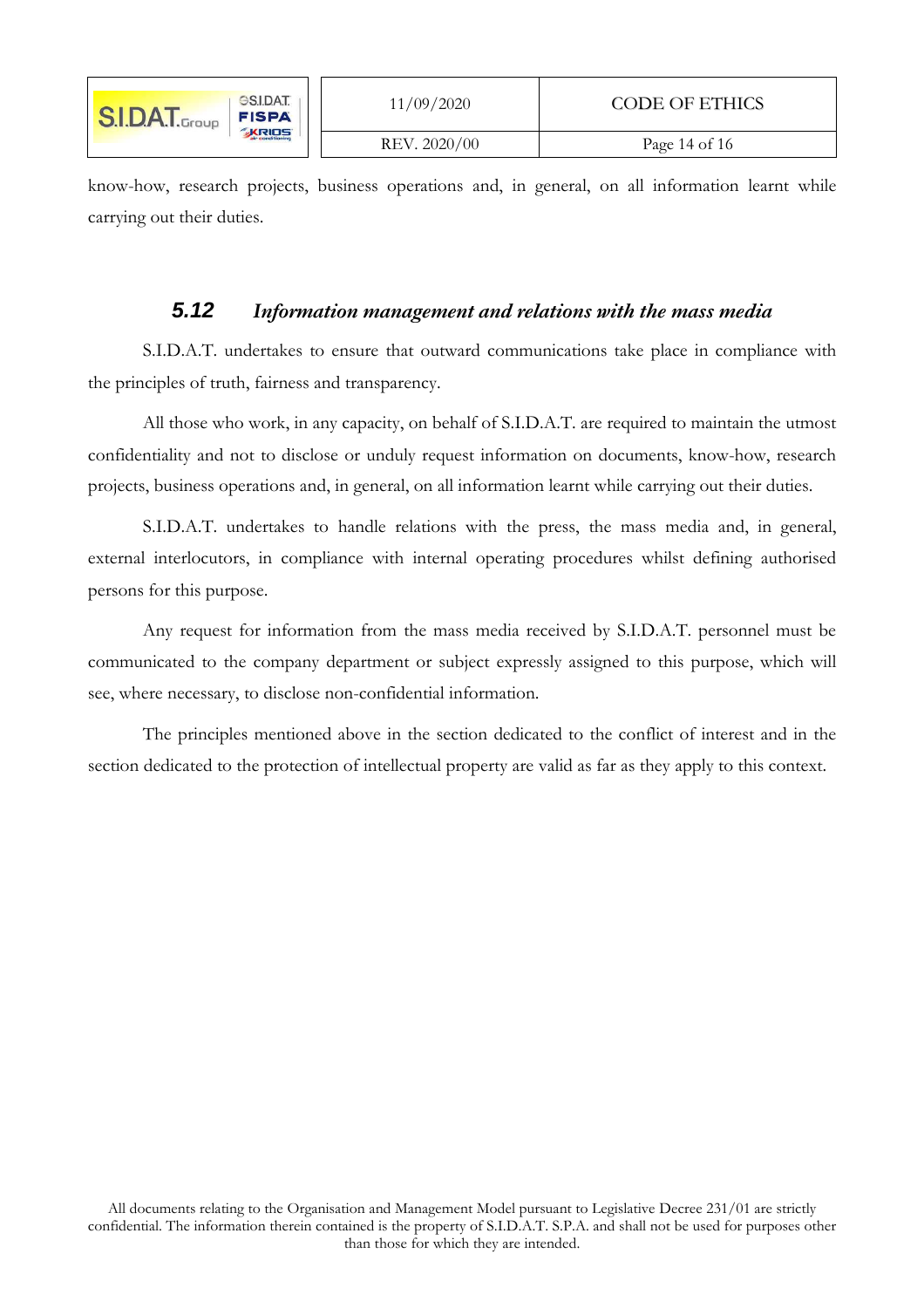#### REV. 2020/00 Page 15 of 16

# **6.** REPORTS AND VIOLATIONS OF THE CODE

Recipients are required to report any violation of this Code to the SB according to the provisions of the procedure for managing relations with the SB (proc. 1) of the MOG 231.

Third parties are required to report violations of this Code (alternatively):

- − Electronically by emailing the report to the SB's e-mail address, made known by the Company with adequate means to ensure its diffusion;
- − In writing: by sending the report to the Company's headquarters, which will forward it to the SB.

Violations of the principles set out in this Code, depending on their gravity, may lead to the termination of the fiduciary relationship in place with the Recipients or Third Parties. When such violations constitute a civil or criminal offence, they may and will be prosecuted in accordance with the law.

Furthermore, if the violations fall within the provisions of Legislative Decree 231/01 and the prevention protocols referred to in MOG 231, the disciplinary system provided therein will be applied.

The SB oversees the application and observance of MOG 231 (to which this Code is an appendix) and ensures its updating.

After becoming aware of the alleged violation of MOG 231 or of this Code, the SB:

– verifies whether it falls within the provisions of Legislative Decree 231/01;

– assesses its non-manifest unfoundedness

If the report

(1) falls within the provisions of Legislative Decree 231/01 and is not manifestly unfounded,

or

(2) is manifestly unfounded and was reported with malice or gross negligence by the reporting subject,

the SB transmits its report to the competent corporate disciplinary authorities so that they can proceed as deemed appropriate and apply the ensuing disciplinary sanctions and any corrective or improvement actions deemed necessary.

All documents relating to the Organisation and Management Model pursuant to Legislative Decree 231/01 are strictly confidential. The information therein contained is the property of S.I.D.A.T. S.P.A. and shall not be used for purposes other than those for which they are intended.